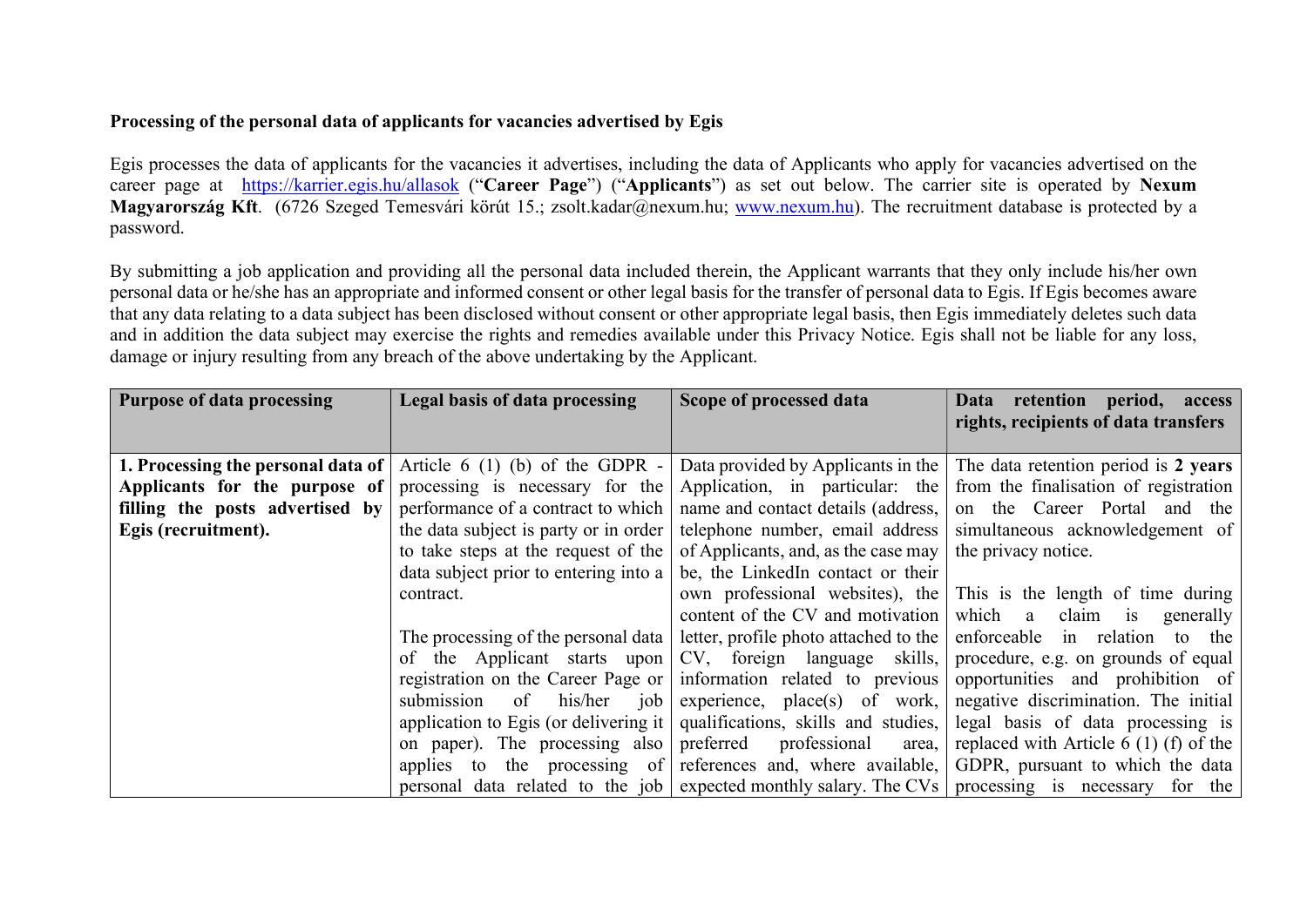| <b>Purpose of data processing</b> | <b>Legal basis of data processing</b>                                      | Scope of processed data                                          | Data retention period, access<br>rights, recipients of data transfers          |
|-----------------------------------|----------------------------------------------------------------------------|------------------------------------------------------------------|--------------------------------------------------------------------------------|
|                                   |                                                                            |                                                                  |                                                                                |
|                                   | interview (if any), clarification of                                       | and applications may include                                     | purposes of the legitimate interests                                           |
|                                   | the content of the job application                                         | personal data given voluntarily by                               | pursued by Egis, which is necessary                                            |
|                                   | submitted,<br>as<br>as<br>well<br>the                                      | Applicants such as the place and                                 | for Egis to take part in proceedings                                           |
|                                   | professional expectations, demands                                         | date of birth, mother's name upon                                | initiated for the enforcement of                                               |
|                                   | professional issues,<br>and<br>any                                         | birth,<br>citizenship,<br>Facebook,                              | claims and submit defence. In the                                              |
|                                   | personal competencies and tasks                                            | Skype identifier, mother-tongue,                                 | case of successful Applicants, based                                           |
|                                   | indicated by the Applicant during                                          | any other document in addition to                                | on the data provided in the course of                                          |
|                                   | the job interview.                                                         | the CV and motivation letter.                                    | application<br>Egis<br>infers<br>the                                           |
|                                   |                                                                            |                                                                  | development objectives required for                                            |
|                                   | If the Applicant is not selected for                                       | Egis receives such data either                                   | the next 2 years.                                                              |
|                                   | the position for which he/she has                                          | directly from the Applicant or from                              |                                                                                |
|                                   | applied, but e.g. during the                                               | a third party transferring the                                   | If the Applicant withdraws his/her                                             |
|                                   | interview, the staff member making                                         | Applicant's data (such as head-                                  | application (in case the Applicant                                             |
|                                   | the selection sees that there is                                           | hunters, recruitment agencies). In                               | contacts Egis with a request for                                               |
|                                   | another open position for which the                                        | the latter case, the third party's                               | erasure) on one of the contact details                                         |
|                                   | Applicant may be suitable, he/she<br>may offer to redirect him/her to this | processing<br>terms<br>data<br>and<br>conditions may also apply. | of Egis before selection, Egis deletes<br>the Applicant's data. Egis construes |
|                                   | other position. In this case, Section                                      |                                                                  | the withdrawal of the application as                                           |
|                                   | 2 of this notice applies to data                                           | In addition, Egis makes internal                                 | meaning that the Applicant does not                                            |
|                                   | processing and the process can only                                        | notes in line with the Applicant's                               | wish to enforce any claim in relation                                          |
|                                   | be continued with the consent of the                                       | and<br>evaluation<br>competencies                                | to the application.                                                            |
|                                   | Applicant.                                                                 | criteria in<br>connection<br>with                                |                                                                                |
|                                   |                                                                            | applications.                                                    | Persons who have access within                                                 |
|                                   | In respect of application<br>for                                           |                                                                  | Egis: Within the Egis organization                                             |
|                                   | which<br>positions<br>require<br>the                                       |                                                                  | the person competent in the area                                               |
|                                   | of<br>establishment<br>employment,                                         |                                                                  | where the job concerned is advertised                                          |
|                                   | Section 10 (1) of the Labour Code                                          |                                                                  | and competent staff of the Egis HR                                             |
|                                   | provides a further legal basis.                                            |                                                                  | Directorate may have access to                                                 |
|                                   | Under this Section the data and data                                       |                                                                  | applicants' job applications and the                                           |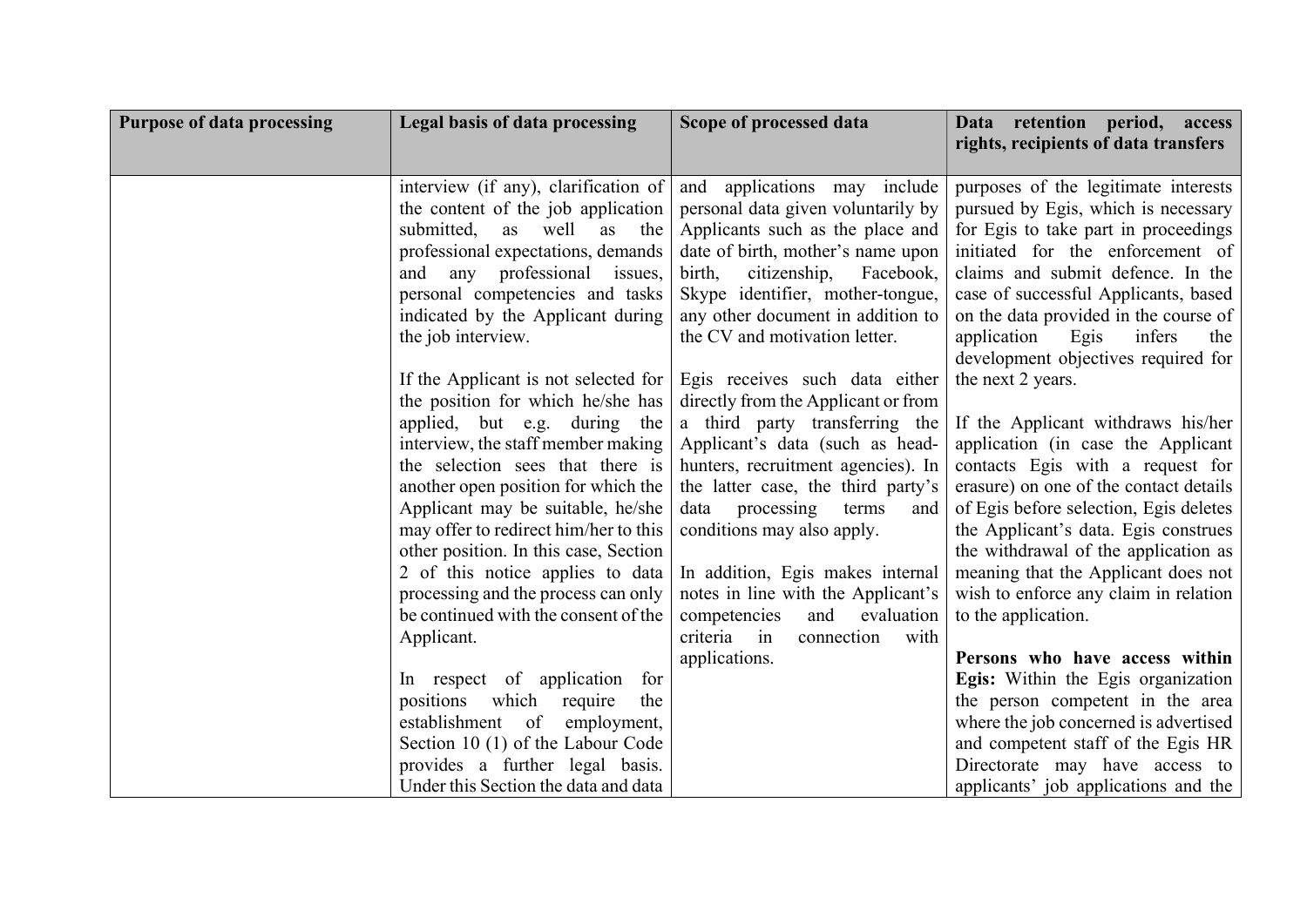| <b>Purpose of data processing</b> | Legal basis of data processing                                                                                                                                                                                                                                                                                                                                                                                                                       | Scope of processed data | Data retention period, access<br>rights, recipients of data transfers                                                                                                                                                                                                                                                                                                                                                                                                                                                            |
|-----------------------------------|------------------------------------------------------------------------------------------------------------------------------------------------------------------------------------------------------------------------------------------------------------------------------------------------------------------------------------------------------------------------------------------------------------------------------------------------------|-------------------------|----------------------------------------------------------------------------------------------------------------------------------------------------------------------------------------------------------------------------------------------------------------------------------------------------------------------------------------------------------------------------------------------------------------------------------------------------------------------------------------------------------------------------------|
|                                   | forms which are material from the<br>aspect of establishing employment<br>can be requested from the employee<br>even prior to the establishment of<br>employment.<br>In the case of successful selection,<br>when using an intermediary<br>company, Egis notifies<br>the<br>intermediary company of<br>the<br>selection of the Applicant and the<br>renumeration due to the Applicant<br>in accordance with the data<br>processing conditions of the |                         | personal data contained therein<br>during the term of data processing.<br>The partner of Egis that carries out<br>the optimization from a HR<br>perspective of the software of Egis<br>applied for recruitment and selection<br>may also receive access to the job<br>applications of Applicants.<br>In case of successful selection, Egis<br>may transfer the data provided by the<br>Applicant to the employment agency<br>or school association that will employ                                                              |
|                                   | intermediary company in order to<br>calculate the commission for<br>successful intermediation. In this<br>case the legal basis for data transfer<br>is Article $6(1)$ (f) GDPR<br>(legitimate interest of Egis and the<br>intermediary company).                                                                                                                                                                                                     |                         | the Applicant in connection with the<br>activities performed at Egis.<br>In some cases Egis may make<br>selections with the assistance of a<br>professional partner (so-called RPO,<br>i.e.<br>"recruitment<br>process<br>outsourcing" activity or bounty<br>hunting); in such cases, the<br>contractual partner of Egis (e.g.<br>Randstad Hungary Kft.) may assist in<br>the entire recruitment and selection<br>(not<br>including<br>process<br>the<br>specification of the job advertised by<br>Egis and the selection of the |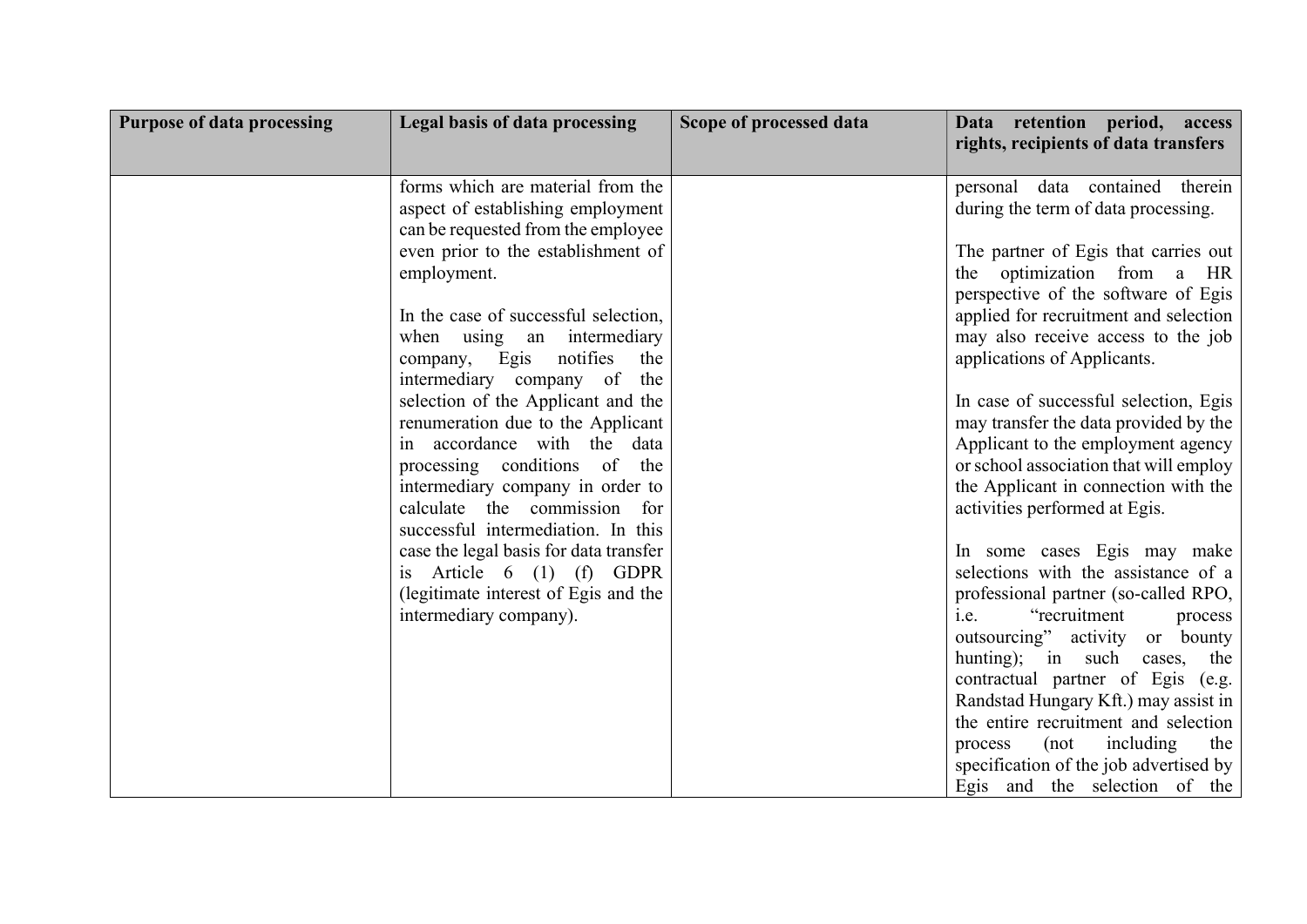| <b>Purpose of data processing</b>                                                                                                                                                                                                                                                                                                                            | <b>Legal basis of data processing</b>                                                                                                                                                                                                                                                                                                                                | Scope of processed data                                          | Data retention period, access<br>rights, recipients of data transfers                                                                                                                                                                                                                                                                                                                                                                                                                                                                                                                                                         |
|--------------------------------------------------------------------------------------------------------------------------------------------------------------------------------------------------------------------------------------------------------------------------------------------------------------------------------------------------------------|----------------------------------------------------------------------------------------------------------------------------------------------------------------------------------------------------------------------------------------------------------------------------------------------------------------------------------------------------------------------|------------------------------------------------------------------|-------------------------------------------------------------------------------------------------------------------------------------------------------------------------------------------------------------------------------------------------------------------------------------------------------------------------------------------------------------------------------------------------------------------------------------------------------------------------------------------------------------------------------------------------------------------------------------------------------------------------------|
| CVs<br>2.<br><b>Keeping</b><br>other<br><b>or</b><br>application related materials and<br>competence test related materials<br>of Applicants in order that Egis<br>can contact the Applicant in the<br>future with a job offer directly<br>(e.g. when a vacancy later or<br>another open position matching<br>his/her professional background<br>- profile). | Article 6 $(1)$ (a) of the GDPR<br>(voluntary<br>of<br>the<br>consent<br>Applicant).<br>The individual has the right to<br>withdraw his or her consent at any<br>time. The withdrawal of consent<br>will not affect the lawfulness of<br>processing based on consent before<br>its withdrawal.<br>Consent is voluntary, however<br>without data Egis cannot directly | The scope of the data collected<br>from the Applicant initially. | successful Applicant), whereby the<br>contractual partner of Egis acts as a<br>data processor. An updated list of<br>partners is available on $hr@egis.hu$ .<br>Until the withdrawal of the consent,<br>failing this, 2 years from the consent<br>given on the Career Portal and the<br>simultaneous acknowledgement of<br>the privacy notice.<br>This is the length of time while in the<br>opinion of Egis the data necessary for<br>the purpose of data processing can<br>remain up-to-date and accurate. For<br>example, if the experience of an<br>Applicant is not sufficient when<br>he/she applies, the Applicant may |
|                                                                                                                                                                                                                                                                                                                                                              | contact the Applicant with a job<br>offer in the future (e.g. when a job<br>becomes vacant later).                                                                                                                                                                                                                                                                   |                                                                  | become competent to fill in a future<br>position later. Applicants may at any<br>time request the deletion of their data,<br>as set out above even during their<br>employment by Egis.<br>Within the Egis organization the staff<br>competent in the area where the job                                                                                                                                                                                                                                                                                                                                                       |
|                                                                                                                                                                                                                                                                                                                                                              |                                                                                                                                                                                                                                                                                                                                                                      |                                                                  | concerned was advertised<br>and<br>recruitment and selection staff of the<br>Egis HR Directorate may have access                                                                                                                                                                                                                                                                                                                                                                                                                                                                                                              |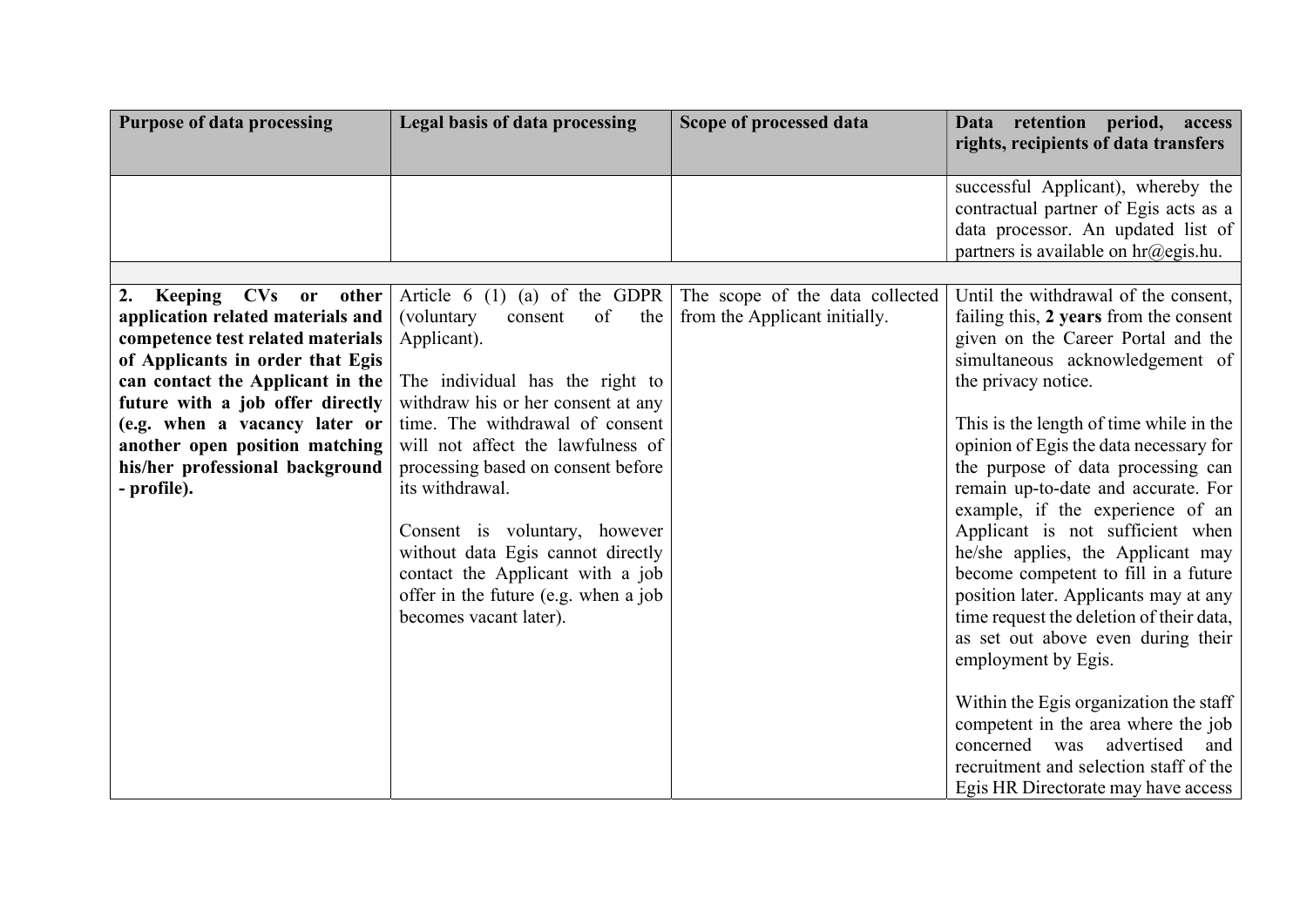| <b>Purpose of data processing</b>                                                                                                                                                                                                                                                                                                                                                    | Legal basis of data processing                                                                                                                                                                                                                                                                                                                                                                                                                                                                                                                                                                                                            | Scope of processed data                                                                                                                                                 | Data retention period, access<br>rights, recipients of data transfers                                                               |
|--------------------------------------------------------------------------------------------------------------------------------------------------------------------------------------------------------------------------------------------------------------------------------------------------------------------------------------------------------------------------------------|-------------------------------------------------------------------------------------------------------------------------------------------------------------------------------------------------------------------------------------------------------------------------------------------------------------------------------------------------------------------------------------------------------------------------------------------------------------------------------------------------------------------------------------------------------------------------------------------------------------------------------------------|-------------------------------------------------------------------------------------------------------------------------------------------------------------------------|-------------------------------------------------------------------------------------------------------------------------------------|
|                                                                                                                                                                                                                                                                                                                                                                                      |                                                                                                                                                                                                                                                                                                                                                                                                                                                                                                                                                                                                                                           |                                                                                                                                                                         | Applicants' job<br>application<br>to<br>materials and the personal data<br>contained therein during the term of<br>data processing. |
|                                                                                                                                                                                                                                                                                                                                                                                      |                                                                                                                                                                                                                                                                                                                                                                                                                                                                                                                                                                                                                                           |                                                                                                                                                                         |                                                                                                                                     |
| 3. In the case of job applications<br>received on a platform other than<br>the Career Portal, contacting the<br>Applicant in order to inform him/<br>her that Egis can accept the job<br>application on the Career Portal.<br>This objective does not apply in the<br>case of a job application submitted<br>with the assistance of an external<br>bounty hunter contracted by Egis. | Article 6 (1) (f) GDPR - legitimate<br>interest of Egis.<br>Egis has a legitimate interest in<br>accepting job applications on its<br>dedicated recruitment site (Career<br>Portal). On this page, Egis can<br>provide data subjects with the<br>necessary information on data<br>processing, here the Applicant has<br>the opportunity to get familiar with<br>and accept (acknowledge) the<br>privacy notice.<br>After registration on the Career<br>Portal, we will receive feedback<br>from the Applicant as to whether<br>he/she is open for another position<br>or only requests that his/her current<br>application be considered. | Out of the data provided by the<br>Applicant, Egis only processes the<br>contact information required for<br>making contact (e.g. telephone<br>number, e-mail address). | Following<br>the<br>contacting,<br>the<br>Applicant's material will be deleted.<br>The data will not be transferred by<br>Egis.     |
|                                                                                                                                                                                                                                                                                                                                                                                      | As a result, Egis has a legitimate<br>redirecting<br>job<br>interest<br>in<br>applications received through any                                                                                                                                                                                                                                                                                                                                                                                                                                                                                                                           |                                                                                                                                                                         |                                                                                                                                     |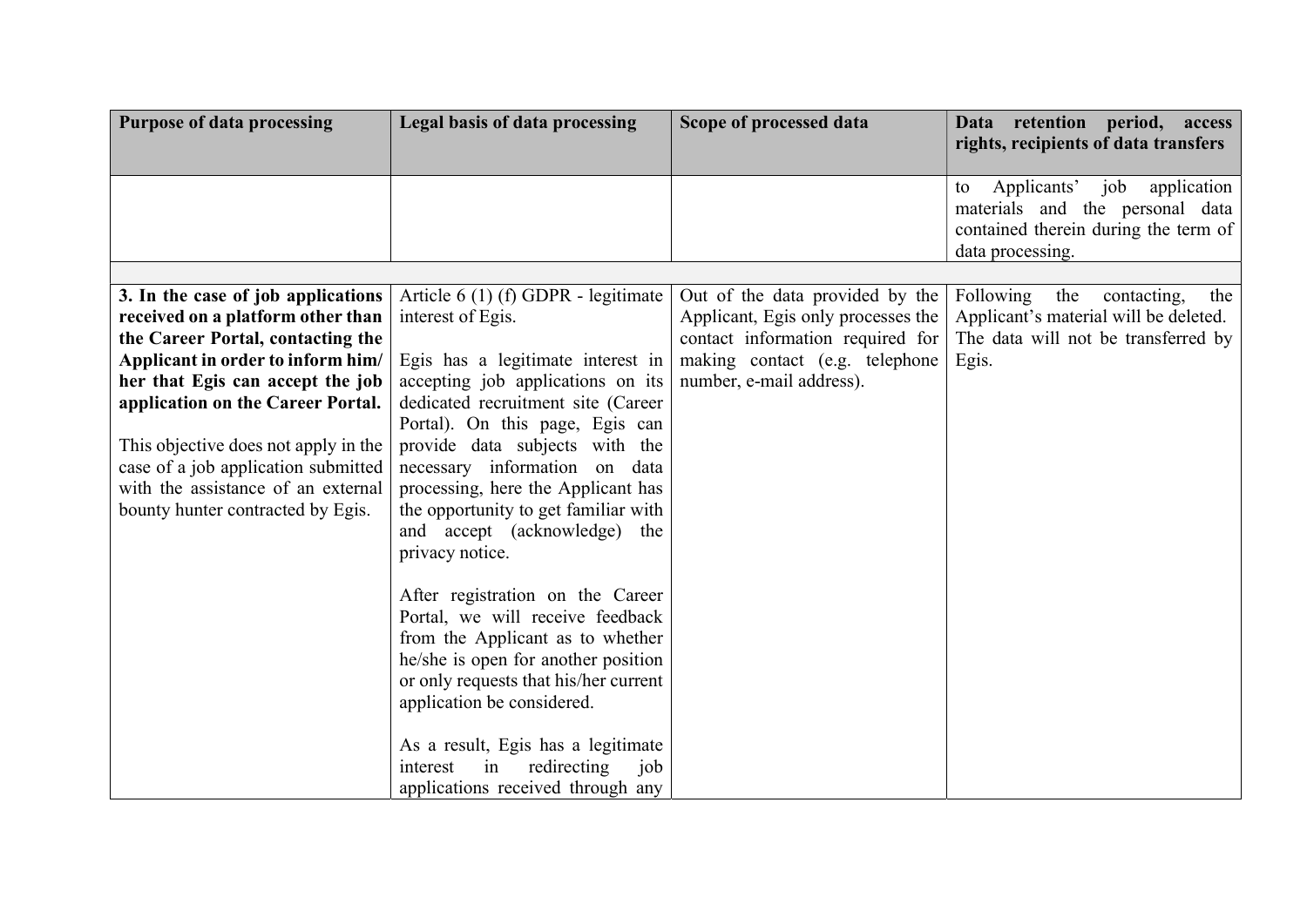| Purpose of data processing                                          | <b>Legal basis of data processing</b>                             | Scope of processed data               | Data retention<br>period, access<br>rights, recipients of data transfers     |
|---------------------------------------------------------------------|-------------------------------------------------------------------|---------------------------------------|------------------------------------------------------------------------------|
|                                                                     |                                                                   |                                       |                                                                              |
|                                                                     | platform other than the Career                                    |                                       |                                                                              |
|                                                                     | Portal to the Career Portal. In order                             |                                       |                                                                              |
|                                                                     | to be able to provide the necessary                               |                                       |                                                                              |
|                                                                     | information to the data subjects and                              |                                       |                                                                              |
|                                                                     | not to lose any potential Applicant,                              |                                       |                                                                              |
|                                                                     | it is in its legitimate interest to                               |                                       |                                                                              |
|                                                                     | contact the Applicant at one of the                               |                                       |                                                                              |
|                                                                     | contact details provided in the job                               |                                       |                                                                              |
|                                                                     | application and redirect him/her to                               |                                       |                                                                              |
|                                                                     | the Career Portal.                                                |                                       |                                                                              |
|                                                                     |                                                                   |                                       |                                                                              |
|                                                                     | Egis does not process these job                                   |                                       |                                                                              |
|                                                                     | applications for any other purpose,                               |                                       |                                                                              |
|                                                                     | the contact is only made for                                      |                                       |                                                                              |
|                                                                     | information purposes.                                             |                                       |                                                                              |
| 4. Assessing the professional                                       |                                                                   | The questions raised on the online    |                                                                              |
|                                                                     | Article 6 (1) (f) of the GDPR $-$<br>legitimate interest of Egis. | site/in test forms/in the course of   | In respect of a successful Applicant,                                        |
| competencies of the Applicant for<br>the job applied for, after the |                                                                   | personal monitoring (in the course    | Egis processes the competency test<br>results and completed test forms for 2 |
| review of the job applications $-\text{in}$                         | Legitimate interest: continuous,                                  | of a personal interview, assessment   | years from the finalisation of the                                           |
| accordance with the specifics of                                    | safe and orderly performance of                                   | centre - <i>i.e.</i> monitoring and   | registration given on the Career                                             |
| the job which is applied for (data                                  | high-quality industrial production                                | assessment of the solution of tasks   | Portal<br>and<br>the<br>simultaneous                                         |
| related<br>processing<br>to<br>the                                  | activities by Egis, subject to the                                | typical of the position to be filled) | acknowledgement of the privacy                                               |
| competence tests and test forms).                                   | legal obligations imposed to Egis,                                | strictly relate to the examination of | notice. This is the length of time                                           |
|                                                                     | and surveying the professional                                    | the professional competencies that    | during which a claim is generally                                            |
| In the course of job interviews, Egis                               | competencies absolutely necessary                                 | are absolutely necessary for filling  | enforceable in relation to the                                               |
| is entitled to require Applicants to                                | for the job in management positions                               | the advertised job subject to data    | procedure, e.g. on grounds of equal                                          |
| take part in the competency test                                    | and other critical areas specified by                             | minimisation. A professional          | opportunities and prohibition of                                             |
| required by Egis, which is a                                        | Egis.                                                             | retained by Egis (psychologist, HR    | negative discrimination. In the case                                         |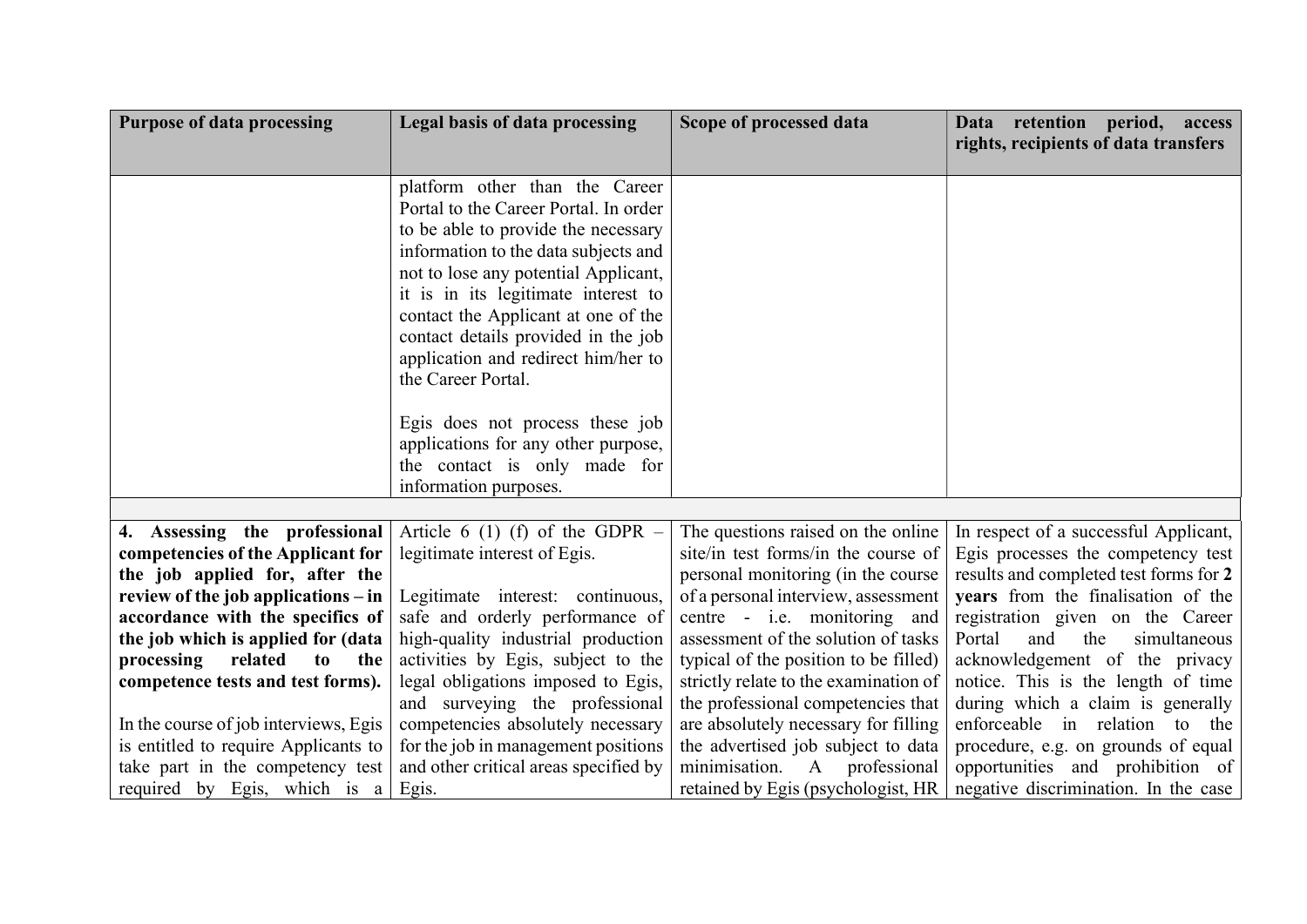| <b>Purpose of data processing</b>                                                                                                                                                                                                                                                                                                                                       | Legal basis of data processing                                                                                                                                                                                                                                                                                                                                                                   | Scope of processed data                                                                                                                                                                                                                                                                                                          | Data retention<br>period, access<br>rights, recipients of data transfers                                                                                                                                                                                                                                                                                                                                                                                                           |
|-------------------------------------------------------------------------------------------------------------------------------------------------------------------------------------------------------------------------------------------------------------------------------------------------------------------------------------------------------------------------|--------------------------------------------------------------------------------------------------------------------------------------------------------------------------------------------------------------------------------------------------------------------------------------------------------------------------------------------------------------------------------------------------|----------------------------------------------------------------------------------------------------------------------------------------------------------------------------------------------------------------------------------------------------------------------------------------------------------------------------------|------------------------------------------------------------------------------------------------------------------------------------------------------------------------------------------------------------------------------------------------------------------------------------------------------------------------------------------------------------------------------------------------------------------------------------------------------------------------------------|
| prerequisite for filling the position,<br>beyond the scope of the mandatory<br>tests required by law.                                                                                                                                                                                                                                                                   | Applicants may also ask their<br>questions<br>regarding<br>the<br>competence test at the place of the<br>test<br>(adaptation,<br>competence<br>independence, compliance, etc.)<br>before and/or during the test.                                                                                                                                                                                 | expert) or an employee of Egis<br>engaged in recruitment, selection<br>carries out the test, by evaluating<br>the answers given by the Applicant<br>on the completed forms on the<br>online site/in the test forms/in the<br>course of personal monitoring.                                                                      | of successful Applicants, based on<br>the competency tests Egis infers the<br>development objectives required for<br>the next 2 years.<br>Partners take part in the assessment<br>of the test, an updated list is available<br>at any time on $\text{hr@egis.hu.}$                                                                                                                                                                                                                 |
|                                                                                                                                                                                                                                                                                                                                                                         |                                                                                                                                                                                                                                                                                                                                                                                                  |                                                                                                                                                                                                                                                                                                                                  | Main responsibilities:<br>describing<br>competency exercises,<br>compiling<br>assessment forms, summaries of<br>results, assessing test results.                                                                                                                                                                                                                                                                                                                                   |
| 5. Personal data provided by the<br>Applicant with respect to the<br>Referee(s) designated by the<br>Applicant and opinion of the<br>Referee(s) in relation to the<br>Applicant.<br>contacting<br>the<br>Referees<br>By<br>designated by the Applicant, Egis<br>may verify information contained<br>in the Applicant's CV and obtain<br>information<br>regarding<br>the | Article $6(1)$ (f) of the GDPR<br>(legitimate interest of Egis).<br>Egis has a legitimate interest in<br>contacting the Referee(s) indicated<br>by the Applicant at the contact<br>details provided by the Applicant<br>and requesting their opinion (and<br>taking notes of it in the Applicant's<br>job application materials) regarding<br>Applicant's<br>professional<br>the<br>suitability. | Data provided by the Applicant<br>during the inquiry made to the<br>Reference(s)<br>(name,<br>telephone<br>number, e-mail address, position<br>of the Referee(s)),<br>and in<br>addition, the opinion of the<br>Referees.<br>Information on the professional<br>suitability of the Applicant<br>during the opinion shared by the | In respect of a successful Applicant,<br>Egis processes the data of the<br>$Reference(s)$ and<br>any information<br>provided by the Referee(s) to Egis<br>about the Applicant for 2 years from<br>the finalisation of the registration on<br>Career<br>and<br>Portal<br>the<br>the<br>simultaneous<br>acceptance of<br>the<br>privacy notice. This is the length of<br>time while a claim is generally<br>enforceable in relation to<br>the<br>procedure, e.g. on grounds of equal |
| opinion<br>Referee's<br>and<br>on<br>experience with the Applicant's                                                                                                                                                                                                                                                                                                    | Egis will<br>only<br>the<br>contact<br>Reference(s)<br>indicated<br>by<br>the                                                                                                                                                                                                                                                                                                                    | $Reference(s)$ .<br>Egis may make this information                                                                                                                                                                                                                                                                               | opportunities and prohibition of<br>negative discrimination.                                                                                                                                                                                                                                                                                                                                                                                                                       |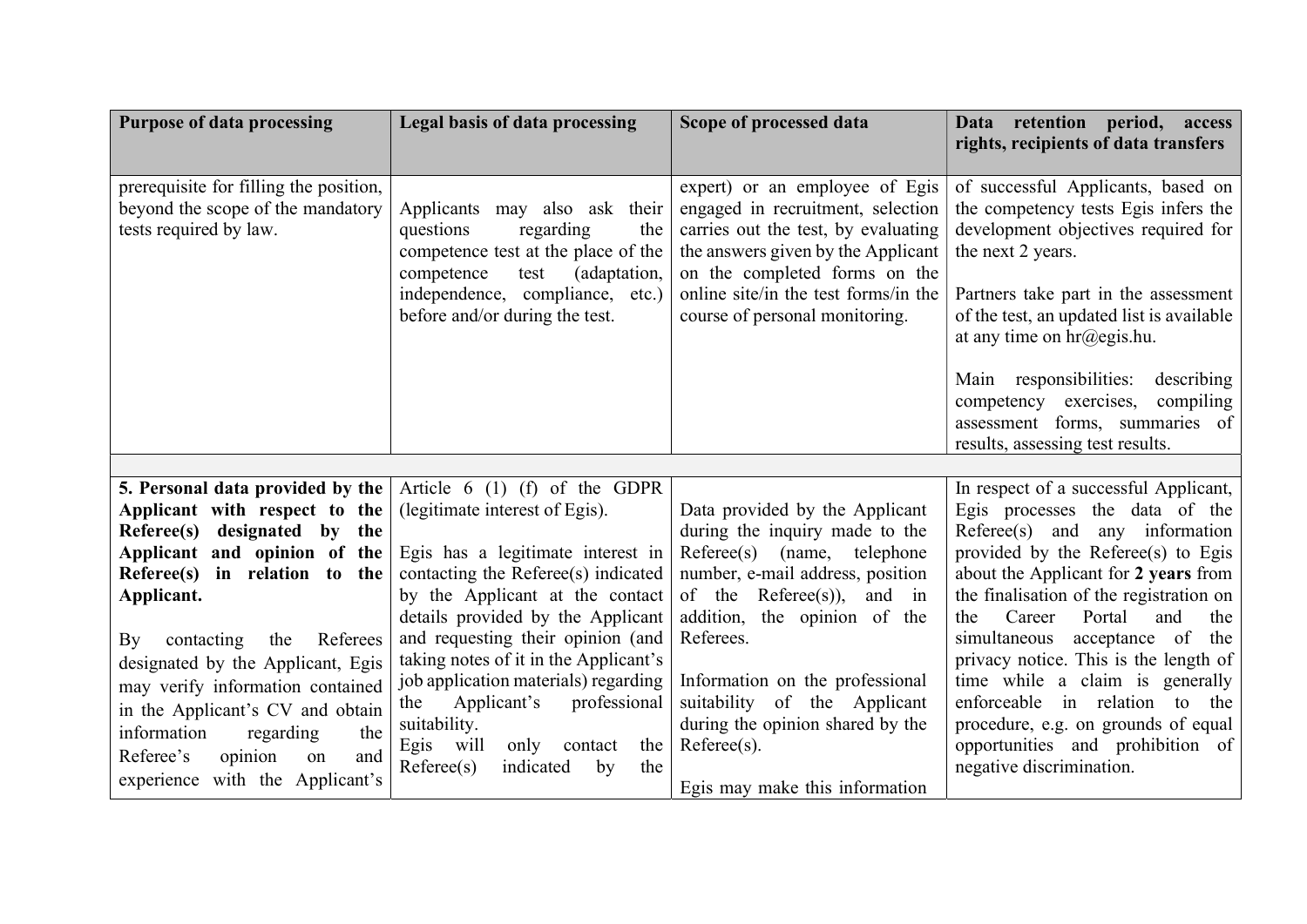| <b>Purpose of data processing</b>                                                                                                                                                                                                                                                                                                                                                                                                                                                                                                           | Legal basis of data processing                                                                                                                                                                                                                                                                                                                                                                                                                                                                                  | Scope of processed data                              | Data retention period, access<br>rights, recipients of data transfers                                                                                                                                                                                                                                                                            |
|---------------------------------------------------------------------------------------------------------------------------------------------------------------------------------------------------------------------------------------------------------------------------------------------------------------------------------------------------------------------------------------------------------------------------------------------------------------------------------------------------------------------------------------------|-----------------------------------------------------------------------------------------------------------------------------------------------------------------------------------------------------------------------------------------------------------------------------------------------------------------------------------------------------------------------------------------------------------------------------------------------------------------------------------------------------------------|------------------------------------------------------|--------------------------------------------------------------------------------------------------------------------------------------------------------------------------------------------------------------------------------------------------------------------------------------------------------------------------------------------------|
| attitude to work, performance,<br>personality, relationship with staff,<br>cooperation, tasks, responsibilities,<br>conflict management,<br>loyalty,<br>management,<br>stress<br>problem-<br>communication<br>and<br>solving skills.<br>Egis is free to decide whether to<br>contact the Referee(s) indicated by<br>the Applicant. Egis is entitled to<br>reject the Applicant's application at<br>any time during the selection<br>process, in the possession or in the<br>of the<br>information<br>absence<br>provided by the Referee(s). | Applicant and only at the contact<br>details provided by the Applicant.<br>Egis is not entitled to process the<br>data of Referees for any other<br>purpose.<br>The Applicant acknowledges that<br>he/she is the data controller in<br>respect of the personal data of the<br>Referee(s) disclosed to Egis,<br>accordingly he/she is obliged to<br>provide the appropriate legal basis<br>and to perform all further<br>obligations of data controllers<br>towards the Referee (see Article 13<br>of the GDPR). | part of the Applicant's job<br>application material. | Within the Egis organization the staff<br>competent in the area where the job<br>advertised<br>concerned<br>was<br>and<br>competent staff of the Egis HR<br>Directorate may have access to<br>applicants' job application materials<br>and the personal data contained<br>therein during the term of data<br>processing. No data is transferred. |
|                                                                                                                                                                                                                                                                                                                                                                                                                                                                                                                                             | the data controller,<br>the<br>As<br>Applicant is obliged to duly inform<br>the Referees about a possible<br>inquiry from Egis (the Egis will be<br>a recipient of the data transfer). The<br>Applicant is liable for any claim<br>arising from<br>unlawful<br>data<br>processing in this regard. The<br>Applicant immediately informs<br>Egis of the possible termination of<br>the legal basis, and the Applicant is                                                                                          |                                                      |                                                                                                                                                                                                                                                                                                                                                  |